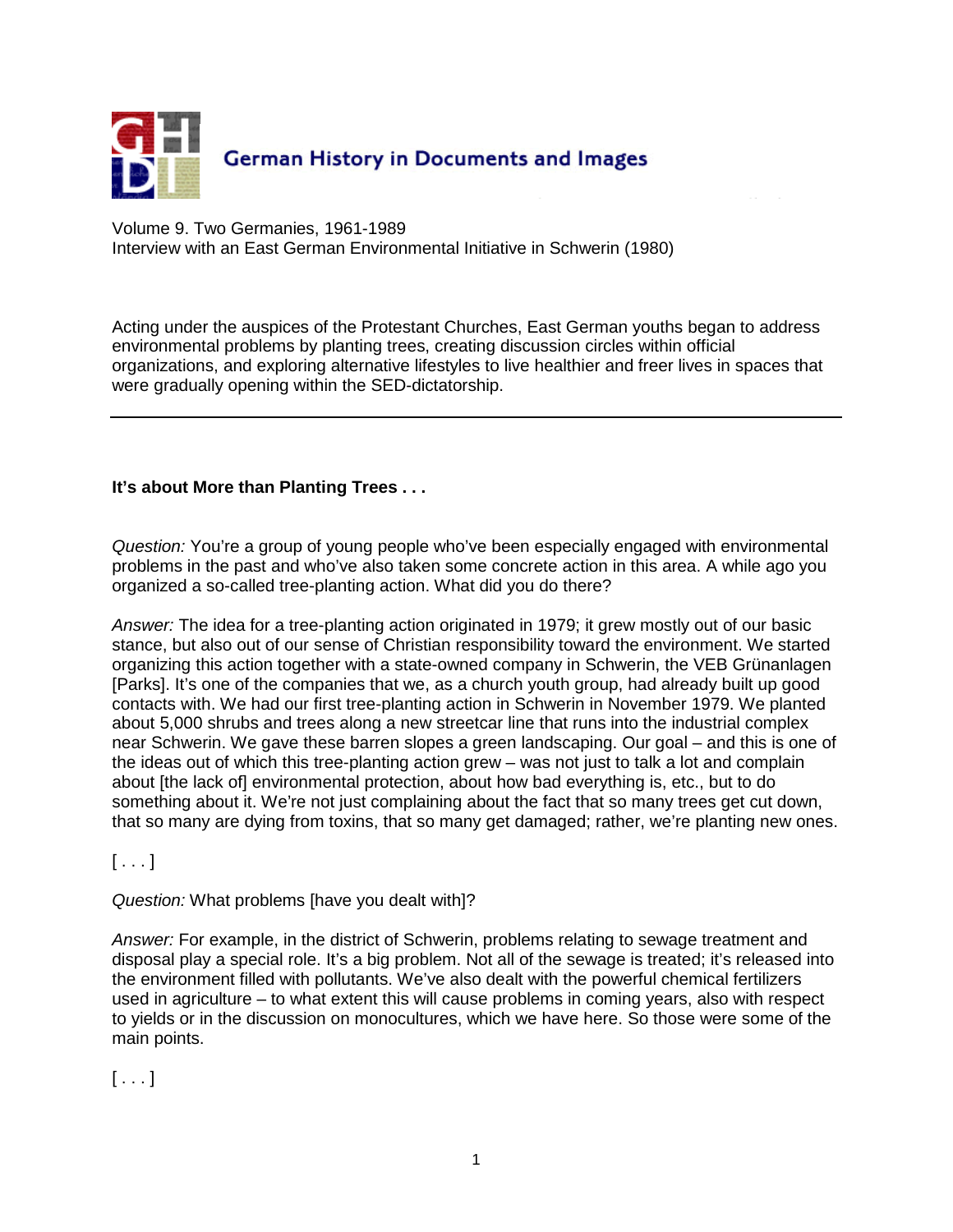The following Sunday we held a service, together with a pastor from our city. It was a beautiful service, with some acted scenes, a lot of music, and then the symbolic planting of a tree that we'd received as a gift from VEB Grünanlagen. The company had given it to us as a thank you, and we planted it in front of the church in Lankow, a district in Schwerin, as a symbol of life and the preservation of nature. This first tree-planting action had a very positive resonance, also in other parts of the GDR, so we decided to organize a second one, which took place in March 1980, this time with 100 participants, whereas the first one only had about fifty.

#### Question: Who else came?

Answer: It was mostly young people from many other cities, also from circles outside the church, that is, young people we know from the city and who we brought with us.

## $[ \ldots ]$

Question: Where do you think environmental protections measures are most urgently needed?

Answer: The most important thing, as a prerequisite for measures to protect the environment, is to promote an environmental consciousness among young people, an awareness that the environment should be treated properly, that we should simply avoid certain conveniences that we have or things that we do in everyday life that harm the environment – things that no one even gets upset about anymore. Another step would be further actions like this tree-planting one, which can set a simple example of environmental restoration. Also, the state has founded the Society for Nature and the Environment, as part of the Cultural Association, and through this organization it is possible to file a complaint about environmental mistakes that were made or problems that exist, and to try to prevent or correct them.

## $[ \ldots ]$

Question: Is there also a dialogue on this subject with other, non-Christian, young people, with the FDJ groups, the Free German Youth, for example?

Answer: Yes, that happens automatically. A lot of us are also in the FDJ. We're called on to talk about it there. But not only there, because it is also true that not even all young Christians have an environmental awareness. Even within our own ranks we have to talk openly about the issues, about what kinds of problems exist, and get people to listen. In the FDJ groups that we know, it's possible to talk about it, but it isn't possible to follow it up with concrete actions because the consciousness just isn't there yet. At our school as well, the state argues that it's more important for young people to understand the need to build up an economy with maximum production, or to place this need above protecting the environment.

# $[\ldots]$

Question: Environmental problems were among the subjects discussed at the council meeting of the Mecklenburg state church in the spring of 1980. A resolution stated that in the GDR it is necessary to speak about the possibilities and risks entailed by the peaceful use of nuclear energy. Is nuclear power a subject in your groups?

Answer: Yes, it's a subject over which there is a lot of speculation, but unfortunately very little information is available, because up to now youths have had no access to scientific accounts. Some of us know which books are available in the FRG, for example, and these can help young